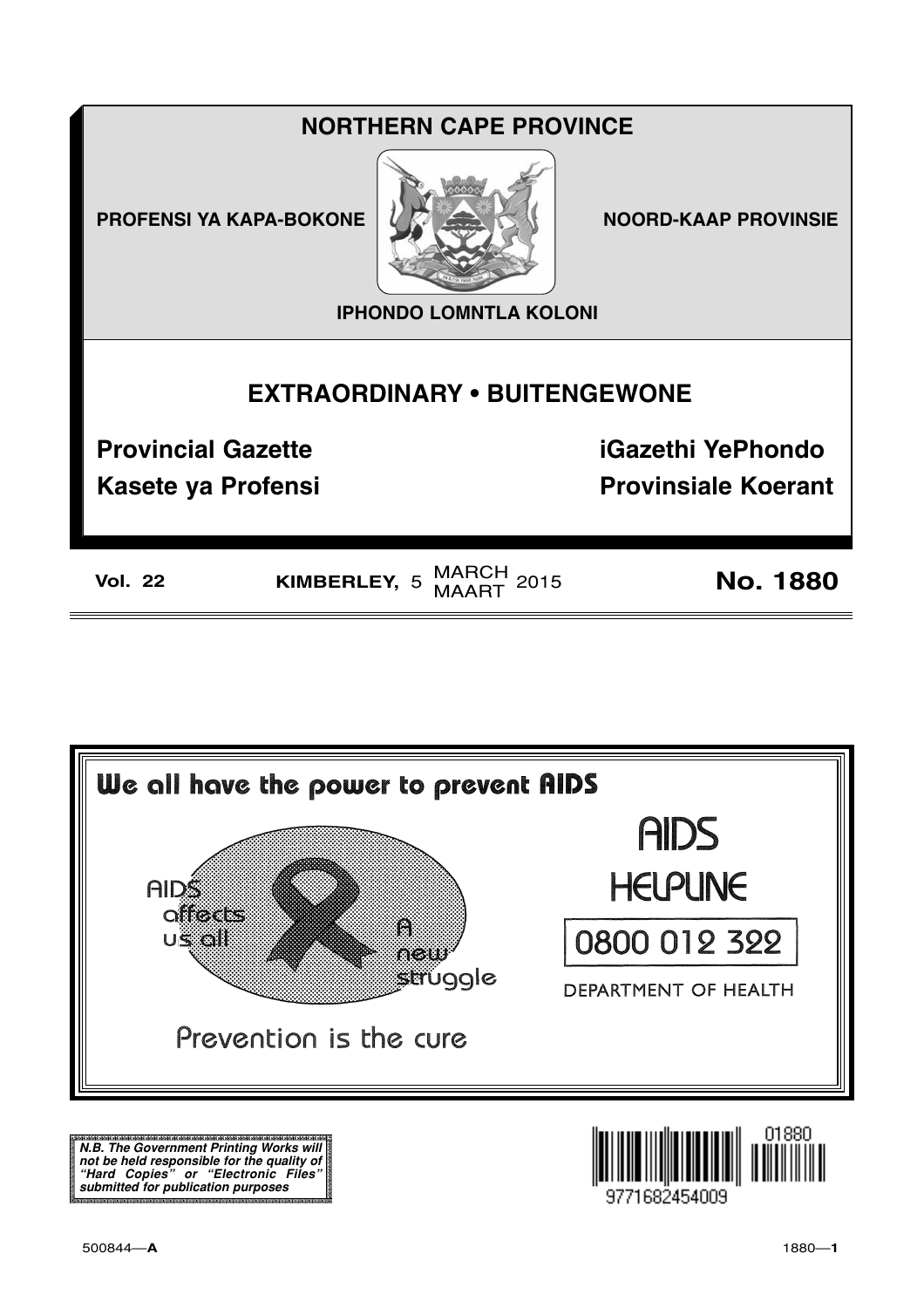#### **IMPORTANT NOTICE**

**The Government Printing Works will not be held responsible for faxed documents not received due to errors on the fax machine or faxes received which are unclear or incomplete. Please be advised that an "OK" slip, received from a fax machine, will not be accepted as proof that documents were received by the GPW for printing. If documents are faxed to the GPW it will be the sender's responsibility to phone and confirm that the documents were received in good order.**

**Furthermore the Government Printing Works will also not be held responsible for cancellations and amendments which have not been done on original documents received from clients.**

|     | <b>CONTENTS • INHOUD</b> |             |                |
|-----|--------------------------|-------------|----------------|
| No. |                          | Page<br>No. | Gazette<br>No. |
|     | <b>GENERAL NOTICE</b>    |             |                |
| 17  |                          |             | 1880           |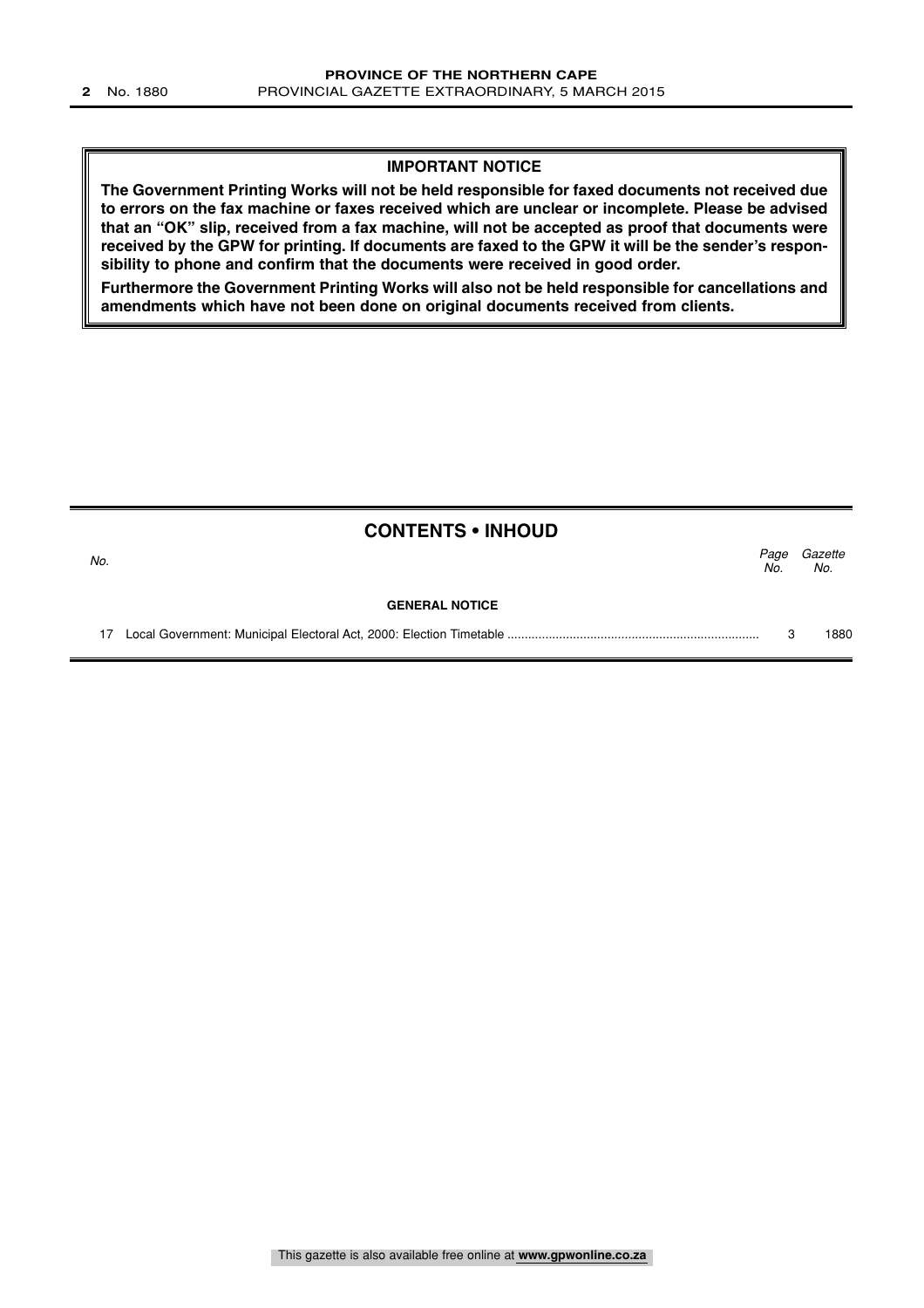## GENERAL NOTICE

## **NOTICE 17 OF 2015**

## ELECTORAL COMMISSION

## ELECTION TIMETABLE

The Electoral Commission hereby gives notice that it has in terms of section 11 of the Local Government: Municipal Electoral Act, 2000, compiled the election timetable set out below to apply to the municipal by-elections to be held on 1 April 2015 in respect of Ward 01 of the KAROO HOOGLAND [NC066] Municipality as proclaimed by Provincial Notice number 10 of 2015 as published in the Provincial Gazette Extraordinary No 1875 of the Northern Cape Province dated 27 February 2015. A reference to "section" in this election timetable is a reference to that section in the Local Government: Municipal Electoral Act, 2000 (Act No. 27 of 2000).

## Cut-off time for act to be performed

<sup>1</sup> An act required in terms of this Act to be performed by not later than a date in the election timetable must be performed before 17:00 on that date, unless otherwise specified.

#### Certification of the voters' roll

2 By 05 March 2015 the chief electoral officer must certify the segments of the voters' roll for the voting districts to be used in the by-elections in terms of section 6(2)(a).

## Notice that lists of addresses of voting stations are available for inspection

3 By 05 March 2015 the chief electoral officer must give notice that copies of a list of voting stations and their addresses will be available for inspection at the office of the Commission's local representative in terms of section 19(5).

#### Notice of route of mobile voting stations

4 If the Commission decides to use mobile voting stations in the byelections, the Commission must by 05 March 2015 give notice of the route, including the locations and estimated times of stopping of each mobile voting station in terms of section 22(1).